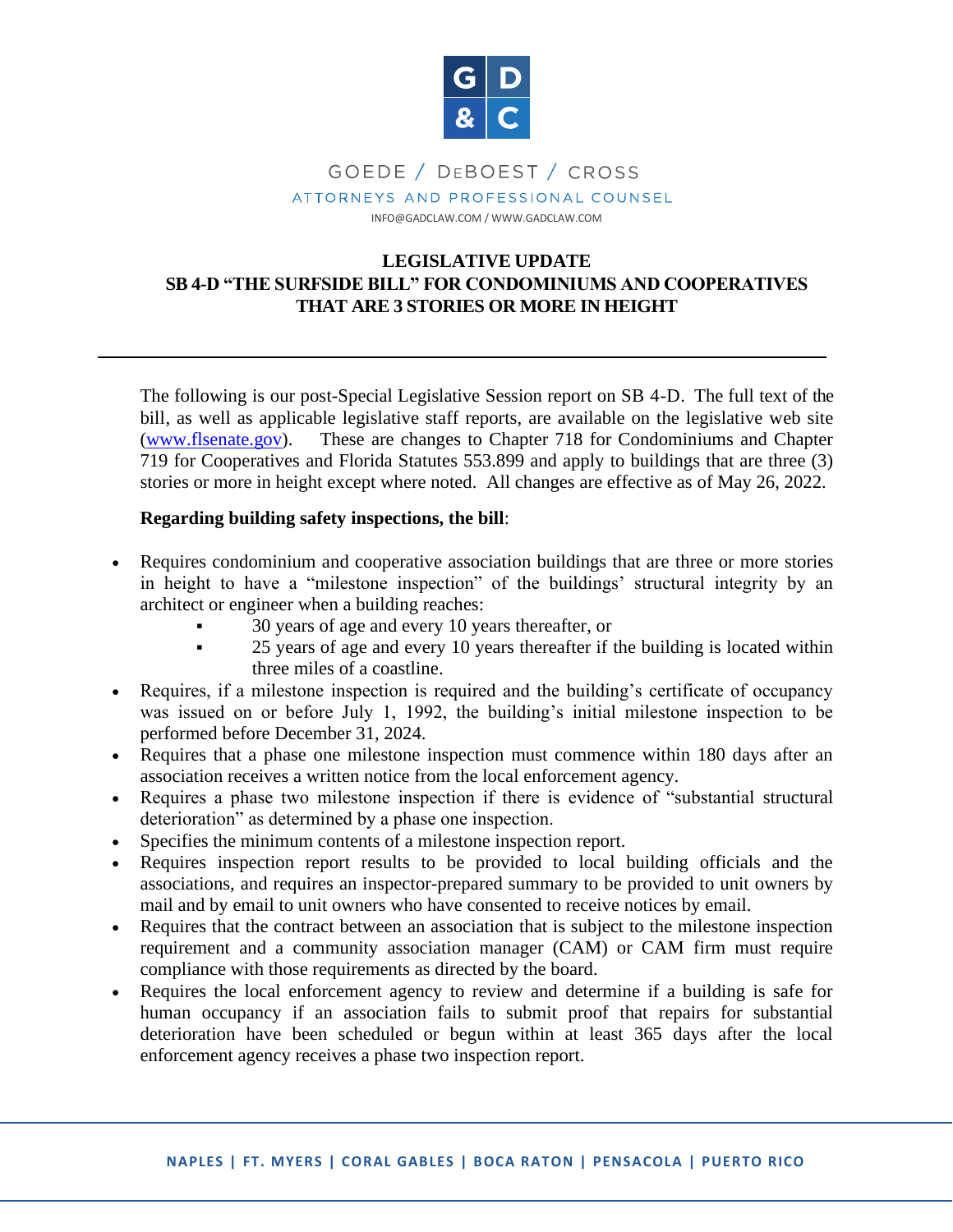- Requires the Florida Building Commission to make recommendations to the Governor and Legislature regarding the inspection requirements in the bill and inspection for other types of buildings and structures that are three stories or more.
- Provides that a willful and knowing failure by an officer or director of an association to have a milestone inspection performed is a breach of the officer's and director's fiduciary relationship to the unit owners.
- Gives unit owners the right to inspect and copy, as official records, the milestone inspection report and all other inspection reports relating to structural or life safety, and gives renters the right to inspect the milestone inspection reports.
- Requires the developer's turnover inspection report to comply with the milestone inspection requirements.
- Requires associations to report to the Florida Division of Condominiums, Timeshare, and Mobile Homes (division) the number of buildings that are three stories or higher in height and the total number of units in such buildings on or before January 1, 2023, and requires the division to publish that information on its website.
- Requires developer and non-developer unit owners to give prospective buyers of a unit a copy of the inspector-prepared summary of the milestone inspection report.
- Extends the jurisdiction of the division to investigate complaints to include complaints related to the procedural completion of milestone inspections.

## **Regarding the funding of reserves for the continued maintenance and repair of condominium and cooperative buildings, the bill:**

- Requires condominium associations and cooperative associations to complete a structural integrity reserve study every 10 years for each building in an association that is three stories or higher in height.
- Requires associations existing on or before July 1, 2022, that are controlled by nondeveloper unit owners to have a structural integrity reserve study completed by December 31, 2024 and then every 10 years thereafter.
- Defines "structural integrity reserve study" as a study of the reserve funds required for future major repairs and replacement of the common elements based on a visual inspection of the common elements.
- The amount required to be funded is based on the amount listed in the study.
- Requires the structural integrity reserve study to include a visual inspection, state the estimated remaining useful life, and the estimated replacement cost of the:
	- roof
	- load bearing walls or other primary structural members
	- floor
	- foundation
	- fireproofing and fire protection systems
	- **•** electrical systems
	- waterproofing and painting
	- windows
	- plumbing